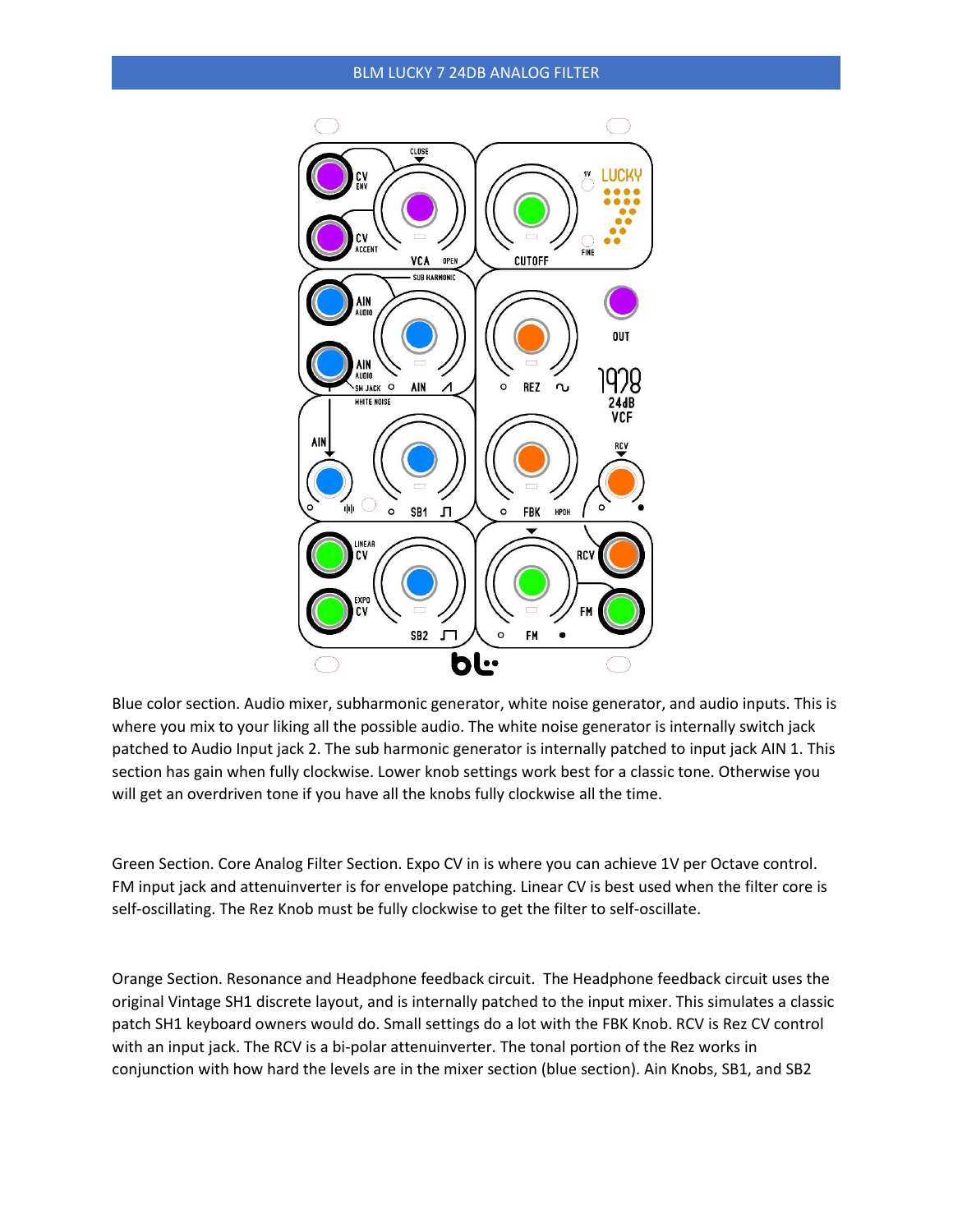## BLM LUCKY 7 24DB ANALOG FILTER

knobs will mask the squelchy tone of the resonance peak if all fully clockwise. If you are after the classic roland bubbly sound, lower knob settings work best on the mixer section. All of this is normal behavior.

Purple Section. VCA and Filter Output jack. This section is an internal VCA with a VCA offset knob, and 2 possible CV input. The output signal is a bit lower when nothing is patched into the VCA CV jacks, and the VCA knob is fully clockwise, this is normal behavior. Once you patch and envelope generator to the VCA CV input, the filter output will be roughly +5V/-5V.

The front panel dual color led represents an AC signal. It shows you the -5V/+5v portion of the signal. Red color does not indicate clipping.



## Calibration

On the back side the blue color flat trimmer adjusts the sine wave self-oscillation level.